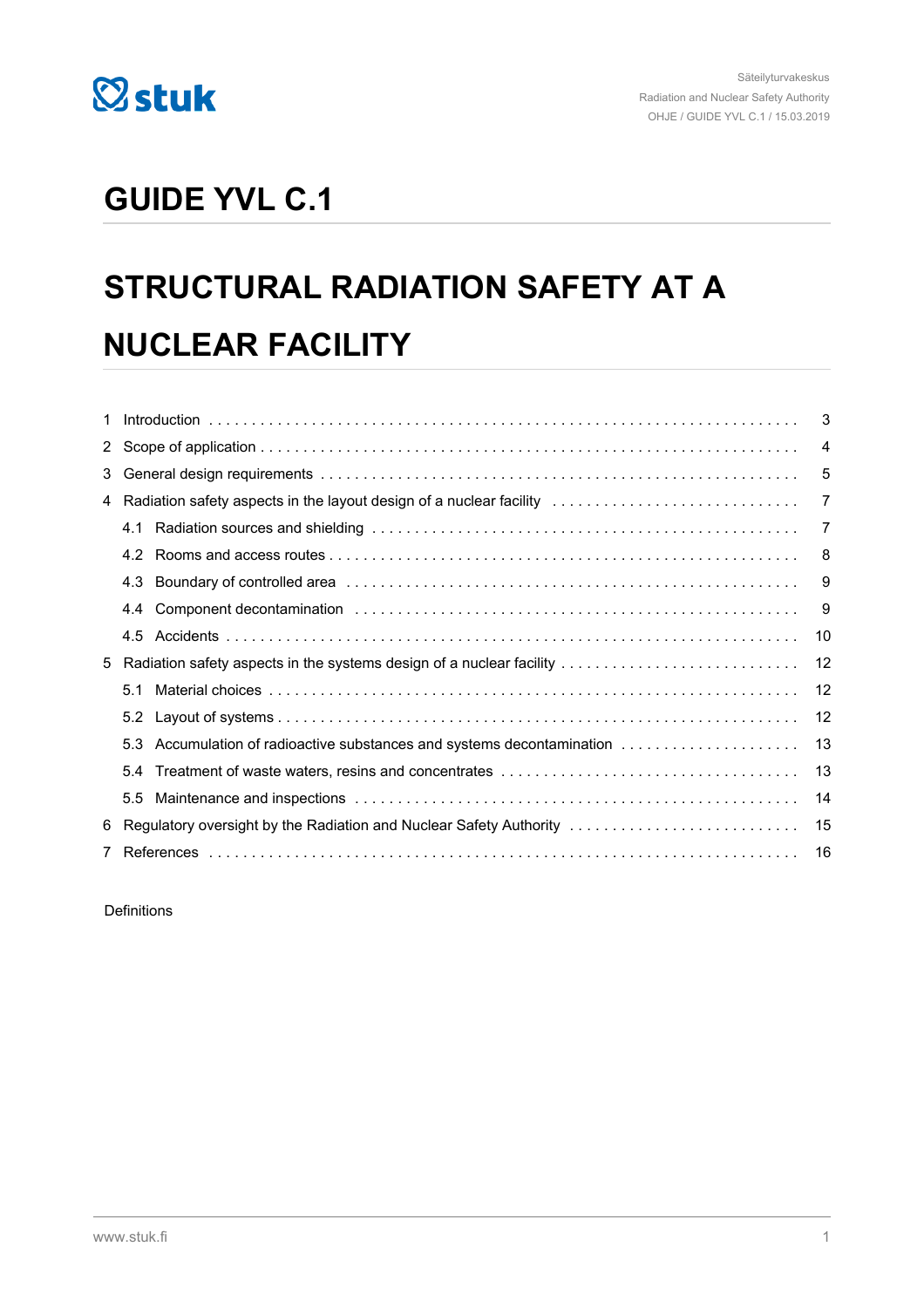

## **Authorisation**

According to Section 7 r of the Nuclear Energy Act (990/1987), *the Radiation and Nuclear Safety Authority (STUK) shall specify detailed safety requirements for the implementation of the safety level in accordance with the Nuclear Energy Act.*

## **Rules for application**

The publication of a YVL Guide shall not, as such, alter any previous decisions made by STUK. After having heard the parties concerned STUK will issue a separate decision as to how a new or revised YVL Guide is to be applied to operating nuclear facilities or those under construction, and to licensees' operational activities. The Guide shall apply as it stands to new nuclear facilities.

When considering how the new safety requirements presented in the YVL Guides shall be applied to the operating nuclear facilities, or to those under construction, STUK will take due account of the principles laid down in Section 7 a of the Nuclear Energy Act (990/1987): *The safety of nuclear energy use shall be maintained at as high a level as practically possible. For the further development of safety, measures shall be implemented that can be considered justified considering operating experience, safety research and advances in science and technology.*

According to Section 7 r(3) of the Nuclear Energy Act, *the safety requirements of the Radiation and Nuclear Safety Authority (STUK) are binding on the licensee, while preserving the licensee's right to propose an alternative procedure or solution to that provided for in the regulations. If the licensee can convincingly demonstrate that the proposed procedure or solution will implement safety standards in accordance with this Act, the Radiation and Nuclear Safety Authority (STUK) may approve a procedure or solution by which the safety level set forth is achieved.*

With regard to new nuclear facilities, this Guide shall apply as of 1 April 2019 until further notice. With regard to operating nuclear facilities and those under construction, this Guide shall be enforced through a separate decision to be taken by STUK. This Guide replaces Guide YVL C.1 (15.11.2013).

Translation. Original text in Finnish.

## **STUK • SÄTEILYTURVAKESKUS STRÅLSÄKERHETSCENTRALEN RADIATION AND NUCLEAR SAFETY AUTHORITY** Osoite / Address • Laippatie 4, 00880 Helsinki Postiosoite / Postal address • PL / P.O.Box 14, FI-00811 Helsinki, FINLAND Puh. / Tel. (09) 759 881, +358 9 759 881 • Fax (09) 759 88 500, +358 9 759 88 500 • www.stuk.fi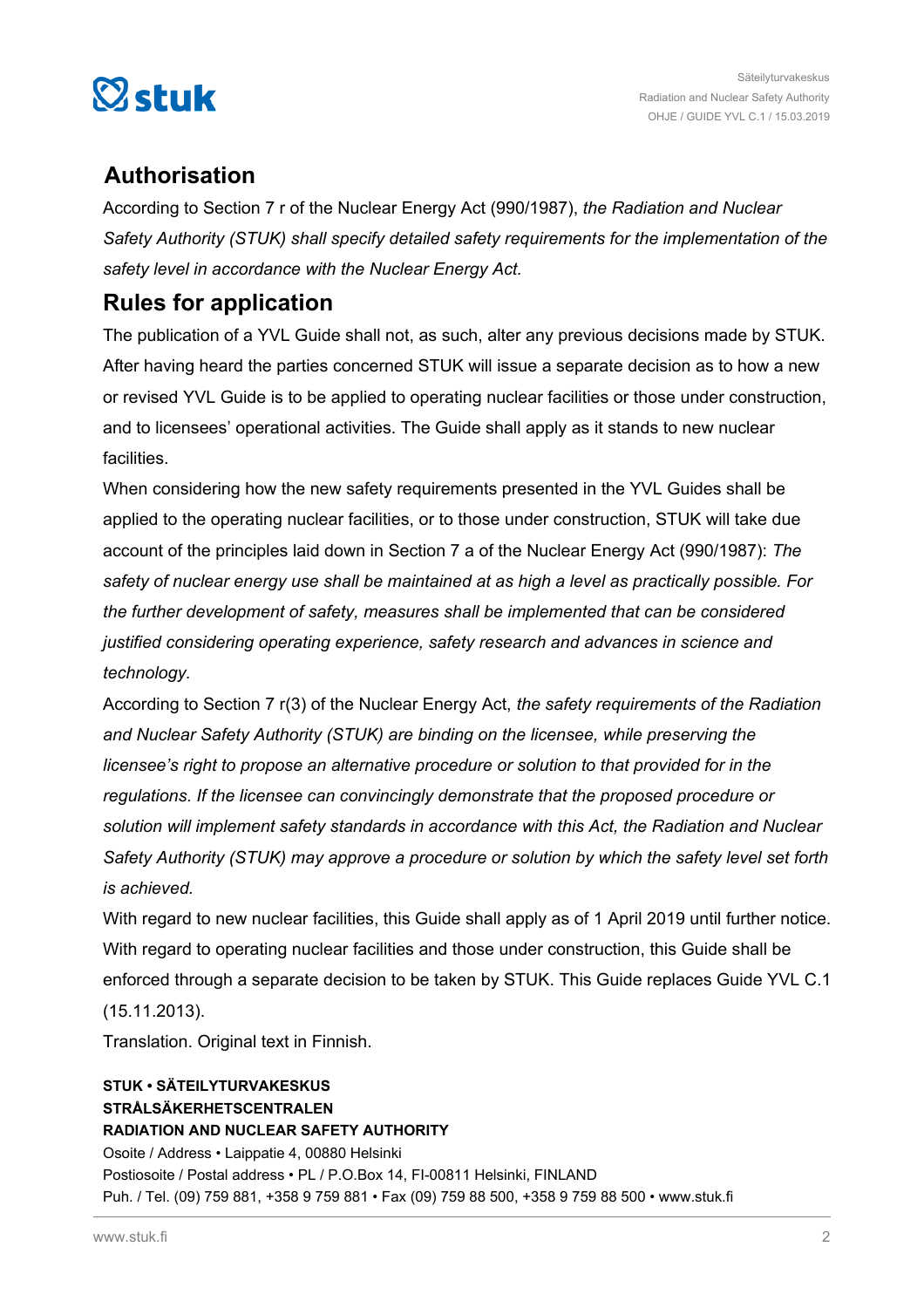<span id="page-2-0"></span>

## **1 Introduction**

101. The Nuclear Energy Act (990/1987) prescribes that the use of nuclear energy must be safe; it shall not cause injury to people, or damage to the environment or property. In designing a nuclear facility, the radiation safety of workers and the environment shall be ensured. The objective is to keep occupational doses as low as reasonably achievable and that authorised dose limits are not exceeded. The limits for individual radiation exposure are given in the Government Decree on Ionizing Radiation (1034/2018) issued by virtue of the Radiation Act (859/2018). **[**2019-03-15 **]**

102. The Radiation and Nuclear Safety Authority Regulation on the Safety of a Nuclear Power Plant (STUK Y/1/2018) presents the general safety regulations for nuclear power plants. Chapter 3 a of the Nuclear Energy Decree (161/1988) presents the regulations for radiation exposure and radioactive releases. **[**2019-03-15 **]**

103. The Radiation and Nuclear Safety Authority Regulation on the Safety of Disposal of Nuclear Waste (STUK Y/4/2018) presents the general regulations for the safety of disposal of nuclear waste. Chapter 3 a of the Nuclear Energy Decree (161/1988) presents the regulations for radiation exposure and radioactive releases. **[**2019-03-15 **]**

104. Occupational doses at a nuclear facility can be affected by i.a. room layout and systems design as well as planning of the methods of work employed during operation. **[**2013-11-15 **]**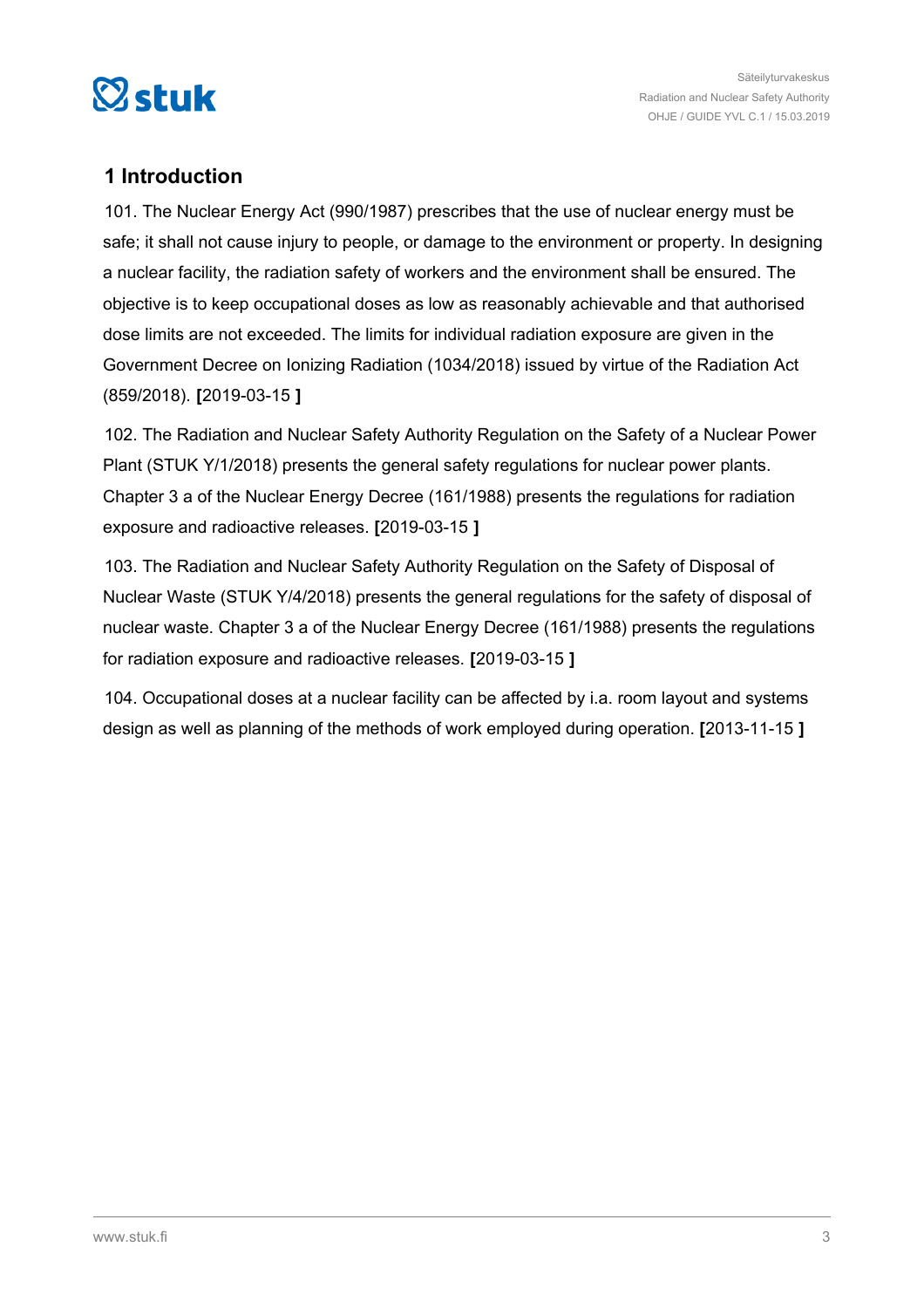<span id="page-3-0"></span>

## **2 Scope of application**

201. This Guide applies to the design of a nuclear facility's structural radiation safety. It presents the radiation-safety related, detailed structural principles to be taken into account in the design of the nuclear facility. The design principles given in this Guide shall also be used in planning modifications to the nuclear facility. **[**2013-11-15 **]**

202. Guide YVL A.1 "Regulatory oversight of safety in the use of nuclear energy" describes in detail a nuclear power plant's construction and operating licence procedure and STUK's control. The general safety principles for the design of the nuclear facility and its systems as well as requirements for the design process and organisation are given in Guide YVL B.1 "Safety design of a nuclear power plant". A nuclear facility's commissioning and the associated procedures are addressed in Guide YVL A.5 "Construction and commissioning of a nuclear facility". **[**2013-11-15 **]**

203. The requirements for the treatment and storage of a nuclear facility's low and intermediate level waste as well as its decommissioning are presented in Guide YVL D.4 "Predisposal management of low and intermediate level nuclear waste and decommissioning of a nuclear facility". The requirements for the final disposal facility of nuclear waste are given in Guide YVL D.5 "Disposal of nuclear waste". Radioactive releases from a nuclear facility are addressed in Guide YVL C.3 "Limitation and monitoring of radioactive releases from a nuclear facility", radiation measurements in Guide YVL C.6 "Radiation monitoring at a nuclear facility", the assessment of radiation doses to the public in Guide YVL C.4 "Assessment of radiation doses to the public in the vicinity of a nuclear facility", environmental radiation monitoring in Guide YVL C.7 "Radiological monitoring of the environment of a nuclear facility", and occupational radiation protection at a nuclear facility during plant operation in Guide YVL C.2 "Radiation protection and exposure monitoring of nuclear facility workers". Water chemistry, purification systems design and the requirements set for the monitoring of radioactivity in primary coolant and the large-scale decontamination of the primary circuit are addressed in Guide YVL B.5 "Reactor coolant circuit of a nuclear power plant". **[**2019-03-15 **]**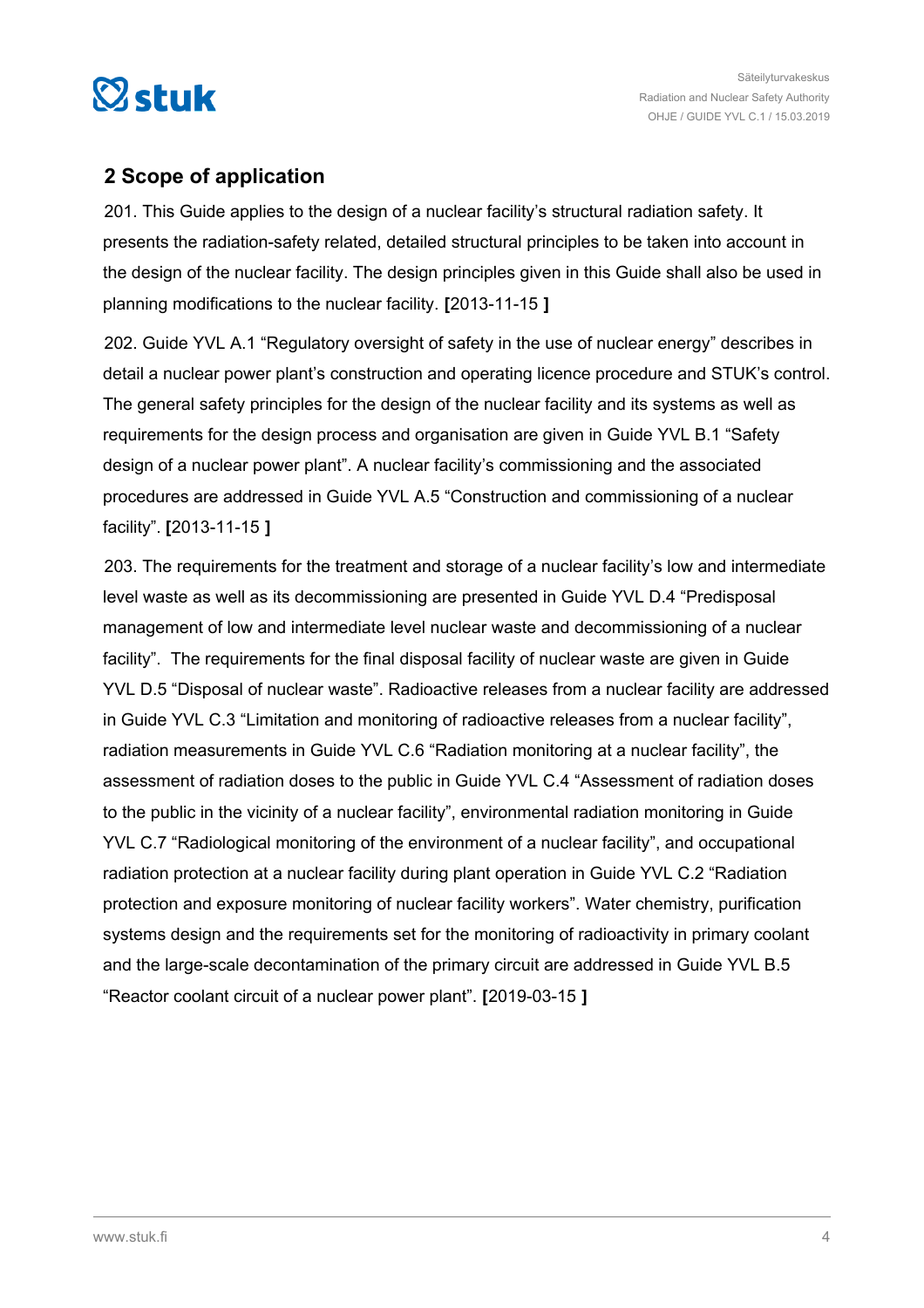<span id="page-4-0"></span>

## **3 General design requirements**

301. Under Sections 6 and 7 of the Radiation Act (859/2018), exposure to ionising radiation arising from a nuclear facility's operation shall be kept as low as reasonably achievable (optimisation principle, ALARA) and the radiation doses of workers or individuals of the population shall not exceed the dose limit (principle of limitation). In addition, the dose limits of radiation exposure to an individual of the population from the operation of a nuclear facility are laid down by Chapter 3 a of the Nuclear Energy Decree (161/1988). Even if the dose limits and constraints were not exceeded, it is not justifiable to not implement a design option that would essentially reduce occupational or public dose. **[**2019-03-15 **]**

302. A nuclear facility's Preliminary and Final Safety Analysis Report or the associated topical report shall give a summary of the most important radiation protection-related design features by which the optimisation principle in radiation protection is implemented at a nuclear facility. The summary shall also state how requirements that are presented in chapters 4 and 5 of this Guide will or have been implemented in designing and constructing the nuclear facility. **[**2013-11-15 **]**

303. Sufficient expertise in radiation protection, radiation measuring and radiation physics shall be available in all phases of nuclear facility design. The general requirements for the design process and organisation are given in Guide YVL B.1. **[**2019-03-15 **]**

303a. In the Preliminary Safety Analysis Report or in a separate topical report submitted with it, a procedure shall be described that takes into account structural radiation safety requirements during the various phases of the nuclear facility's design process. In addition, the description shall include a plan of the involvement of radiation safety experts in reviews made during the various phases of design and in decision-making affecting the implementation of radiation protection. The radiation safety experts and their qualification as well as the tools and calculation methods used shall also be stated. **[**2019-03-15 **]**

304. Operating experience feedback from similar types of nuclear facilities shall be utilised when considering radiation safety aspects in the design of a nuclear facility. **[**2013-11-15 **]**

305. Design shall take into account the operation of a nuclear facility including commissioning, normal operation, anticipated operational occurrences, potential accidents and plant decommissioning. Decommissioning-related requirements to be taken into account during the design of a nuclear facility are given in Guide YVL D.4. Many of the design solutions considered useful for decommissioning are important also from the viewpoint of radiation protection and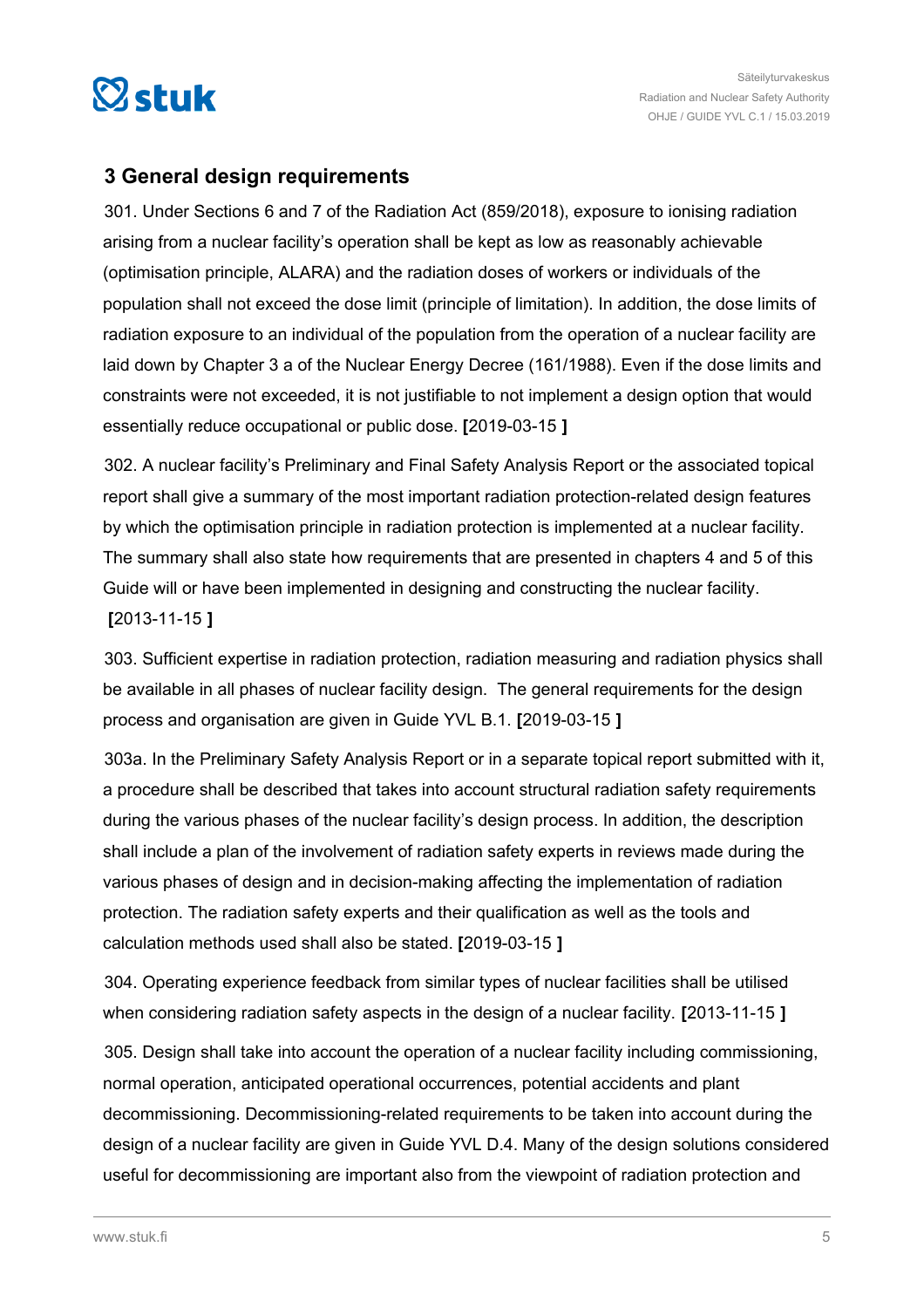

waste management during operation. **[**2013-11-15 **]**

306. In designing and constructing a nuclear power plant, calculations must be performed to ensure that the collective annual dose during planned and anticipated regular work tasks does not exceed the value of 0.5 manSv per net electric power of 1 GW during normal operation averaged over the plant's design service life. Collective dose calculation shall be justified with operating experiences from similar types of operating nuclear power plant units. **[**2019-03-15 **]**

307. During the various design phases, collective doses shall be looked at and optimised by working tasks and worker groups. In addition to collective doses, a design objective for individual occupational maximum doses shall be established. **[**2013-11-15 **]**

308. With both the Preliminary and Final Safety Analysis Report, a topical report containing an assessment of the doses received by workers from plant operation shall be submitted for approval to the Radiation and Nuclear Safety Authority. The assessment shall take account of individual tasks causing doses of which a collective dose of more than 0.01 manSv is anticipated to accumulate annually. The dose assessments shall also be classified by action (radiation protection, operation, maintenance, repair, periodic inspection, fuel handling and waste treatment) or worker group. The report shall show dose rates in the working area, working time, number of workers and frequency of action. The safety analysis report shall include a summary of dose assessments and factors likely to affect doses. **[**2013-11-15 **]**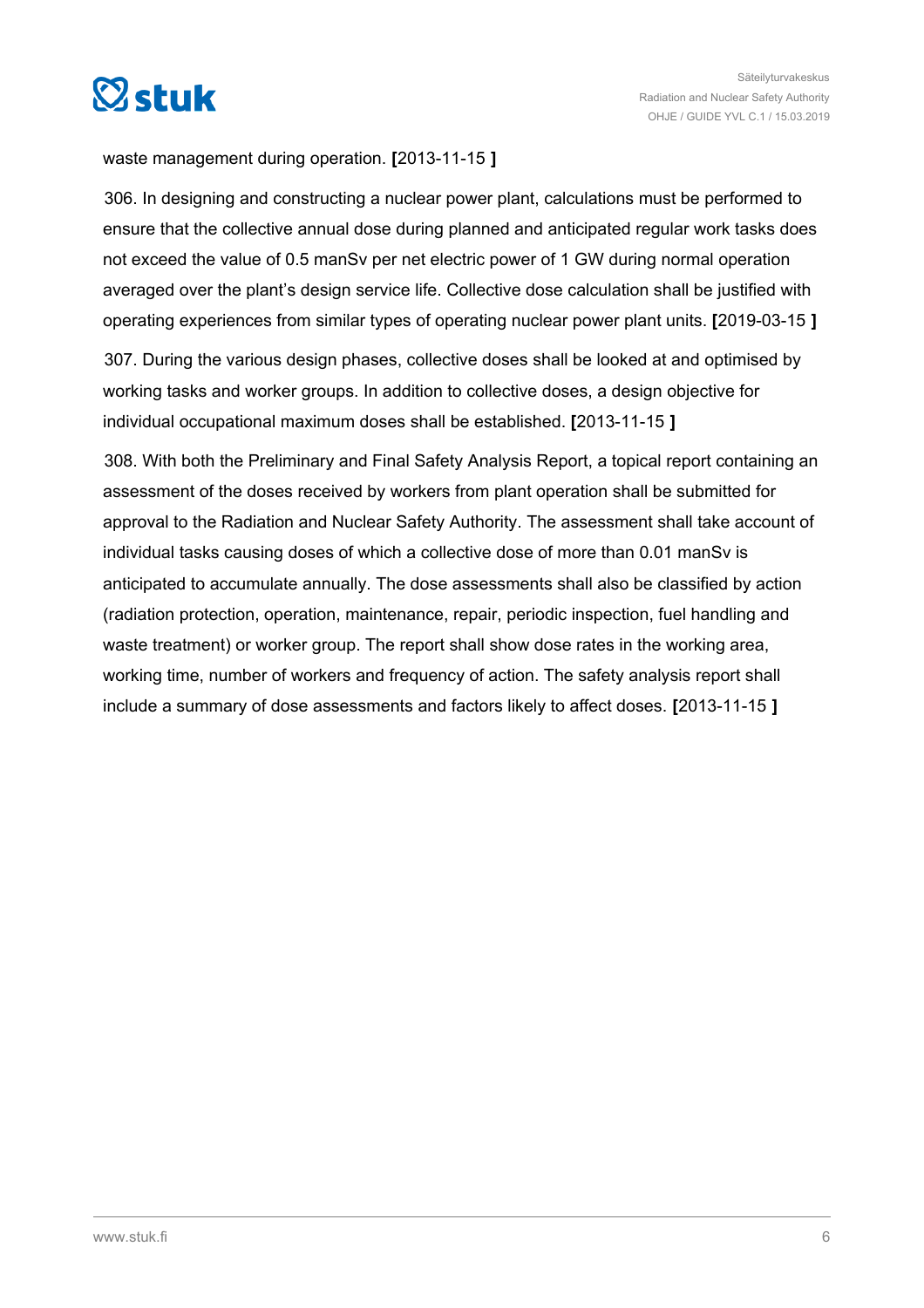<span id="page-6-0"></span>

## **4 Radiation safety aspects in the layout design of a nuclear facility**

## **4.1 Radiation sources and shielding**

401. At the design phase, the location of the nuclear facility's radiation sources and the amount of radioactive substances during normal operation shall be assessed. Radiation sources include e.g. the reactor and several systems connecting to it, spent fuel and radioactive waste. **[**2013-11-15 **]**

402. Radiation shields shall be designed with adequate safety margins. Special attention shall be paid to the transfer and storage of spent fuel and components removed from the reactor as well as to rooms where work is done continuously. Assessments and analyses relating to the designing of radiation shields shall take into account scattering of radiation (incl. skyshine radiation), migration of radioactive substances as well as shield penetrations and openings. Labyrinth structures shall be used to prevent direct radiation penetrating e.g. doors. **[**2013-11-15 **]**

403. A topical report of radiation shielding calculations and the calculation methods shall be submitted to the Radiation and Nuclear Safety Authority for approval with both the Preliminary and Final Safety Analysis Report. The report shall also present the modelling of the reactor, its structures and the radiation shield around it in radiation shielding calculations and calculated dose rates during power operation. **[**2013-11-15 **]**

404. In a room where work is done, components containing significant amounts of radioactive substances shall be permanently shielded. If it is not possible to use fixed shields, provision shall be made in the dimensioning and structures of the rooms for the use of mobile shielding. These shall be quick to assemble and disassemble. Any components that may hinder the assembly of the shields shall be easy to remove and reassemble. Piping containing radioactive substances shall be shielded where necessary with e.g. concrete shields. Structures in rooms where the installation of radiation shields may be necessary shall be designed to withstand loads arising from the shields. **[**2013-11-15 **]**

405. A nuclear facility's radiation shields shall be so designed that the annual dose to an individual of the population caused by direct radiation coming from the nuclear facility clearly remains below the limits given in Guides YVL C.3, YVL D.4 and YVL D.5. **[**2013-11-15 **]**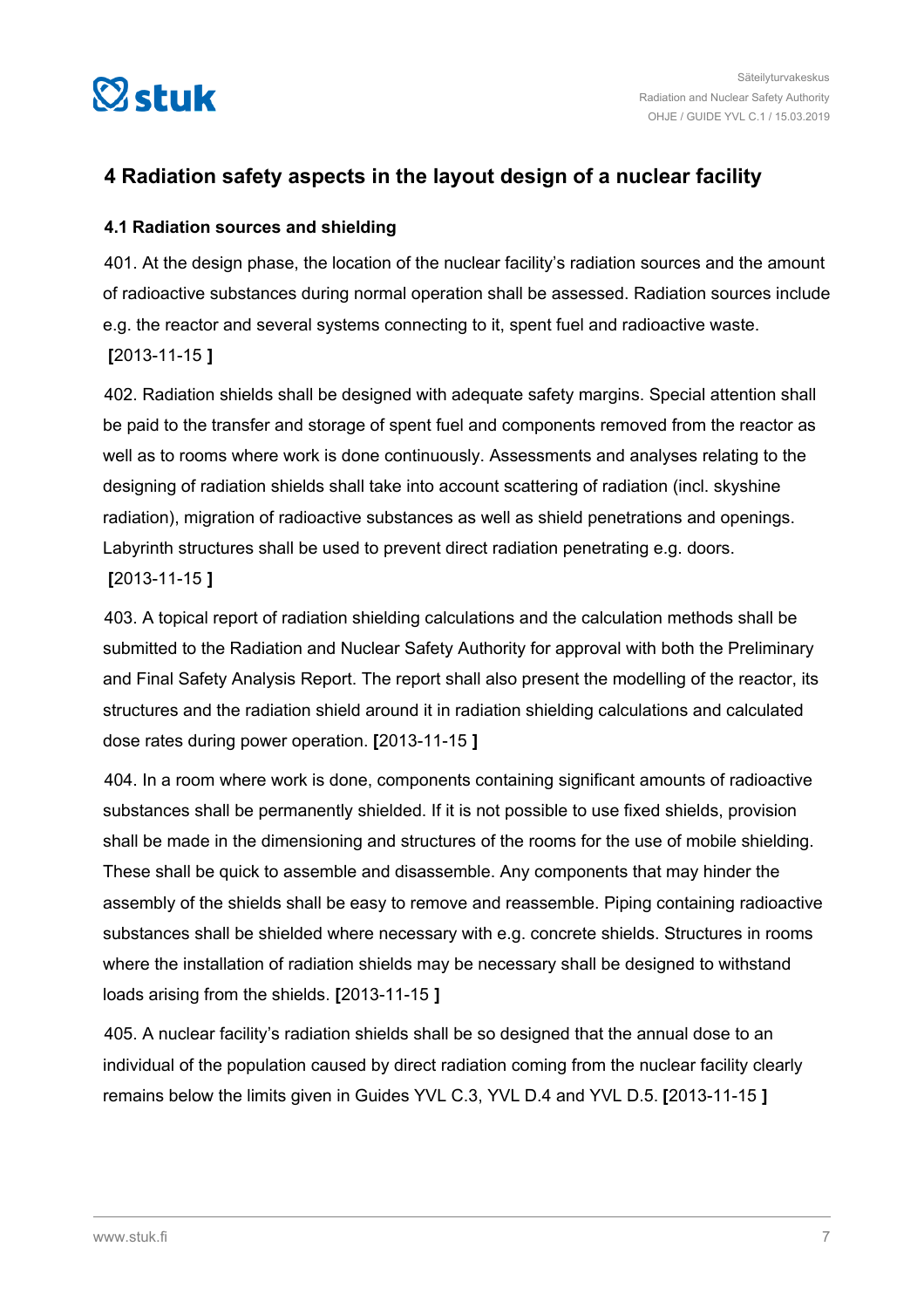<span id="page-7-0"></span>

#### **4.2 Rooms and access routes**

406. Those nuclear facility's rooms where regular working is necessary shall be designed such that the external dose rate and the probability of the intake of radioactive substances are low. **[**2013-11-15 **]**

407. In the design phase, rooms shall be classified on the basis of the probable dose rate, surface contamination (surface activity) and airborne radionuclide concentration into at least three zones, which together form the controlled area. The principles of zone classification are given in Guide YVL C.2. **[**2013-11-15 **]**

408. When a new controlled area is commissioned or an existing one modified, the licensee shall conduct their own commissioning inspection and ensure that the requirements of this Guide and those of Guide YVL C.2 are implemented. **[**2013-11-15 **]**

409. Ventilation systems shall be so designed that the air is mainly clean enough during normal operation of the plant to make the wearing of respirators unnecessary. The origin of any airborne radioactive substances shall be possible to establish (i.a. by fitting the ventilation exhaust ducts with appropriate sampling points). The general requirements for the nuclear facility's ventilation systems are given in Guide YVL B.1. **[**2019-03-15 **]**

410. Rooms with systems containing radioactive liquid shall be fitted with a drainage system for leak monitoring and collection. The rooms shall be designed such that door sills, floor chutes and the inclination of floors make possible the controlled conduction of leaks to systems for radioactive liquids. The floor drainage system shall be designed to prevent flooding outside the rooms. In designing the drainage system, variations in room temperature and pressure shall be taken into account. At least one floor trap per room shall be fitted with a level alarm sensor. **[**2019-03-15 **]**

411. The floors and walls of rooms into which radioactive liquids may leak shall be watertight to a level higher than where the rise in liquid level that is the basis of dimensioning may reach. Floor and wall surfaces shall be easy to decontaminate. Surface materials shall be chosen to enable and withstand planned decontamination. Surface materials are addressed in more detail in Guide YVL E.6. **[**2013-11-15 **]**

412. Arrangements facilitating and speeding up work and thus reducing doses must be taken into account in the design of rooms, e.g. the proximity and availability of compressed air, water and electricity supply and lighting of working areas. Working areas and access routes shall be fitted with emergency lighting to provide against power failures. **[**2019-03-15 **]**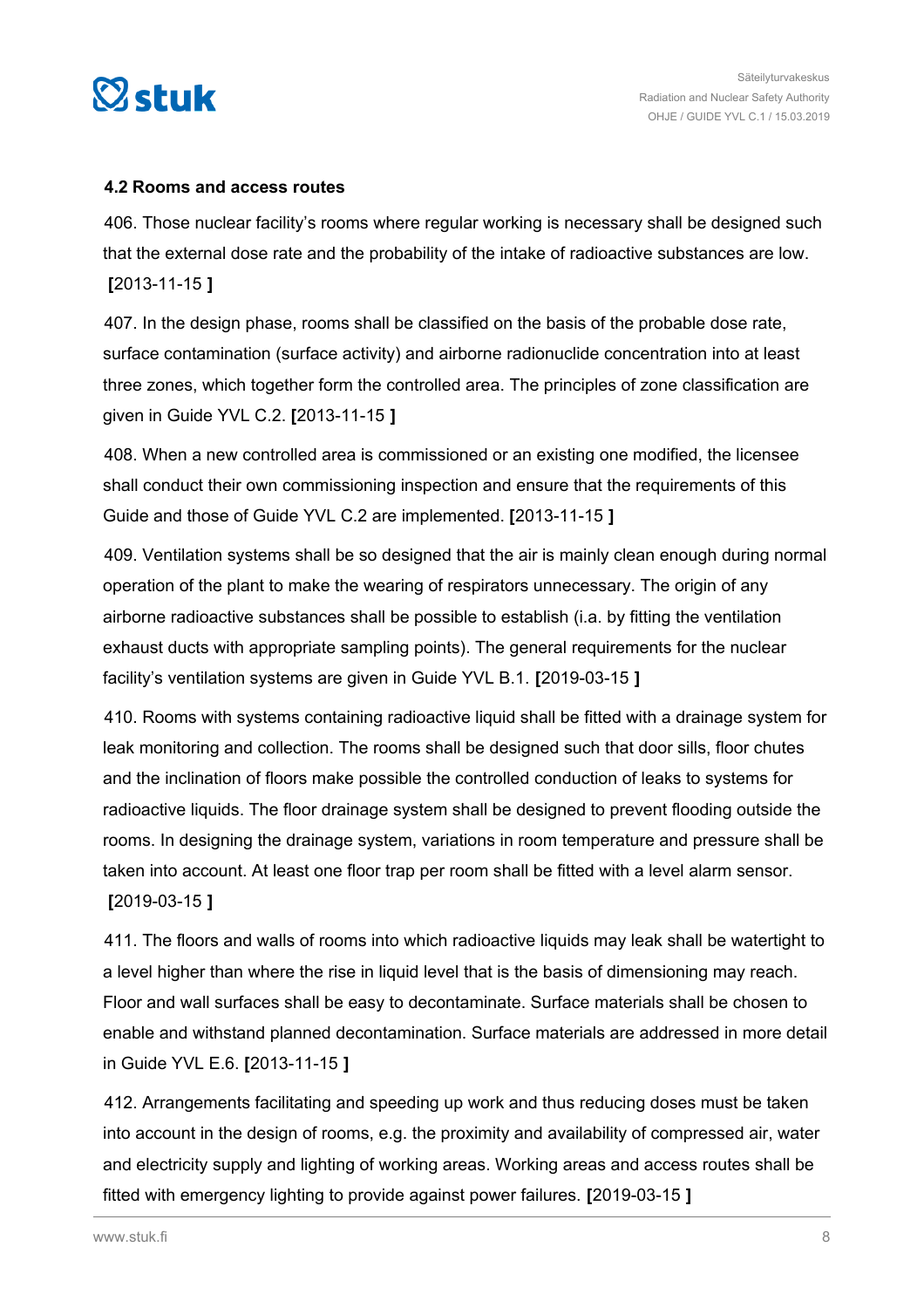<span id="page-8-0"></span>

413. Announcements and alarm signals shall reach workers. In addition, back-up methods (e.g. visible alarms) shall be used at the facility if room-specific noise levels and protective equipment possibly worn in working areas prevent alarm signals from being heard. **[**2013-11-15 **]**

414. Access routes for personnel and the transportation of goods in the controlled area shall be designed to keep occupational radiation exposure low while using the routes. Radiation protection aspects shall be taken into account also in designing emergency exit routes for use during accidents. Access routes shall be dimensioned such that a person wearing protective equipment against radiation can easily move at the plant. Provision shall be made for the mechanical transportation of activated or contaminated objects by dimensioning the transport routes sufficiently spacious, structurally strong and unobstructed. **[**2013-11-15 **]**

## **4.3 Boundary of controlled area**

415. At the boundary of the controlled area, monitoring of the radioactive contamination of workers and tools shall be arranged. Personnel monitors as well as tool monitors shall be located in rooms where the background radiation remains low under all operational states and accidents. Dosimeters used for individual radiation exposure monitoring shall be kept in rooms where the background radiation remains low. **[**2013-11-15 **]**

416. A room for the decontamination of personnel shall be located before the personnel monitors in the controlled area or supervised area. Rooms and equipment shall be reserved for first-aid treatment and decontamination of the injured. **[**2013-11-15 **]**

417. The dimensioning of staff rooms, as well as rooms for the storage, maintenance and distribution of protective equipment and also access arrangements to the controlled area shall take into account the large number of workers present during outages. Male and female staff shall have their own changing rooms. **[**2013-11-15 **]**

#### **4.4 Component decontamination**

418. A nuclear facility shall have rooms for the decontamination, repair and maintenance of activated or contaminated components and their parts. It shall be possible to place all systems and equipment that are of essential importance for decontamination in the decontamination rooms. In addition, separate rooms with radiation shielding shall be provided for the decontamination of highly activated and contaminated components. **[**2013-11-15 **]**

419. If necessary, it shall be possible to handle the components and objects to be decontaminated remotely and in a protected manner. **[**2013-11-15 **]**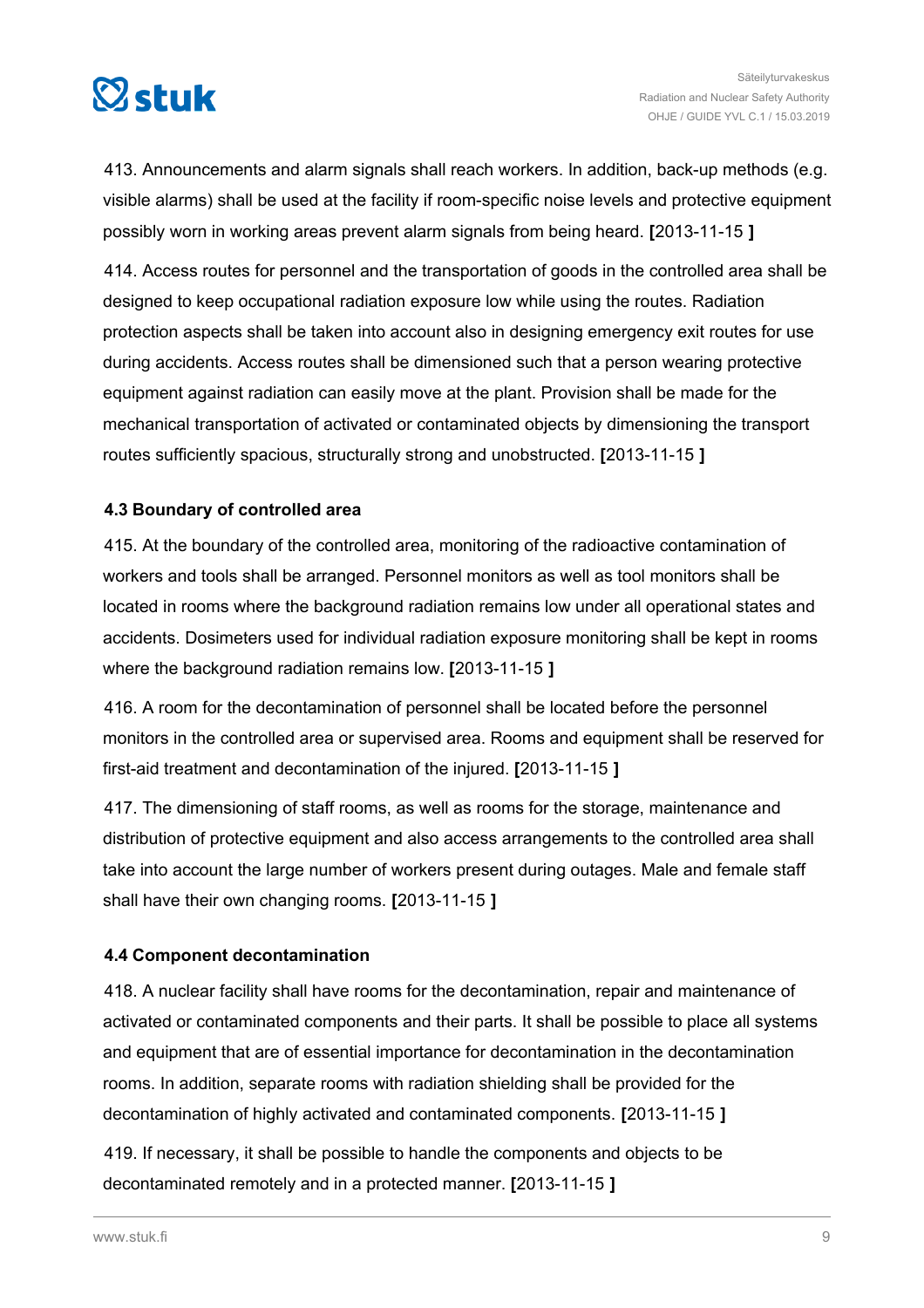<span id="page-9-0"></span>

420. Components requiring decontamination shall be identified during plant design. Their transport shall be planned such that their disassembling and transfer for decontamination does not result in significant occupational doses. **[**2013-11-15 **]**

## **4.5 Accidents**

421. Layout design shall be implemented in a way to facilitate the operational actions, maintenance and repairs necessary at the nuclear facility during and after postulated and severe accidents. Functions required during emergency preparedness arrangements are to be taken into account as well. **[**2013-11-15 **]**

422. During a nuclear facility's design phase, the activity concentration, location and migration paths of radioactive substances released during an accident as well as dose rates onsite shall be assessed. **[**2019-03-15 **]**

422a. In the design, particular attention shall be paid to rooms where permanent stay is necessary or which may have to be visited during an accident or afterwards. These include, for instance, the main control room, emergency control room, local control centres, sampling rooms, laboratory facilities, the emergency response centre and the related access routes. Accessibility shall be taken into account when preparing the facility's procedures and guidelines for accident management as well as emergency response procedures. **[**2019-03-15 **]**

422b. Design shall assume the occurrence of an accident simultaneously at several nuclear facilities on the site. **[**2019-03-15 **]**

422c. In designing radiation shields, the scattering of radiation as well as shield penetrations and openings shall be taken into account. **[**2019-03-15 **]**

423. The spreading of airborne radioactive substances to areas that are to be accessible during accidents shall be restricted. Procedures used during accidents shall describe the risk of the spreading of radioactive substances and its potential impact on the accessibility of rooms. **[**2013-11-15 **]**

424. Doses received during accident management and emergency response shall be assessed in the plant design phase, and the estimated effective dose shall not exceed 50 mSv. In an actual accident, the reference levels set in Section 46 of the Government Decree on Ionizing Radiation (1034/2018) are observed. **[**2019-03-15 **]**

425. Design shall indicate those places at the site area where the dose rate remains low during an accident. These may be used for the assembly of workers and measuring their contamination. **[**2019-03-15 **]**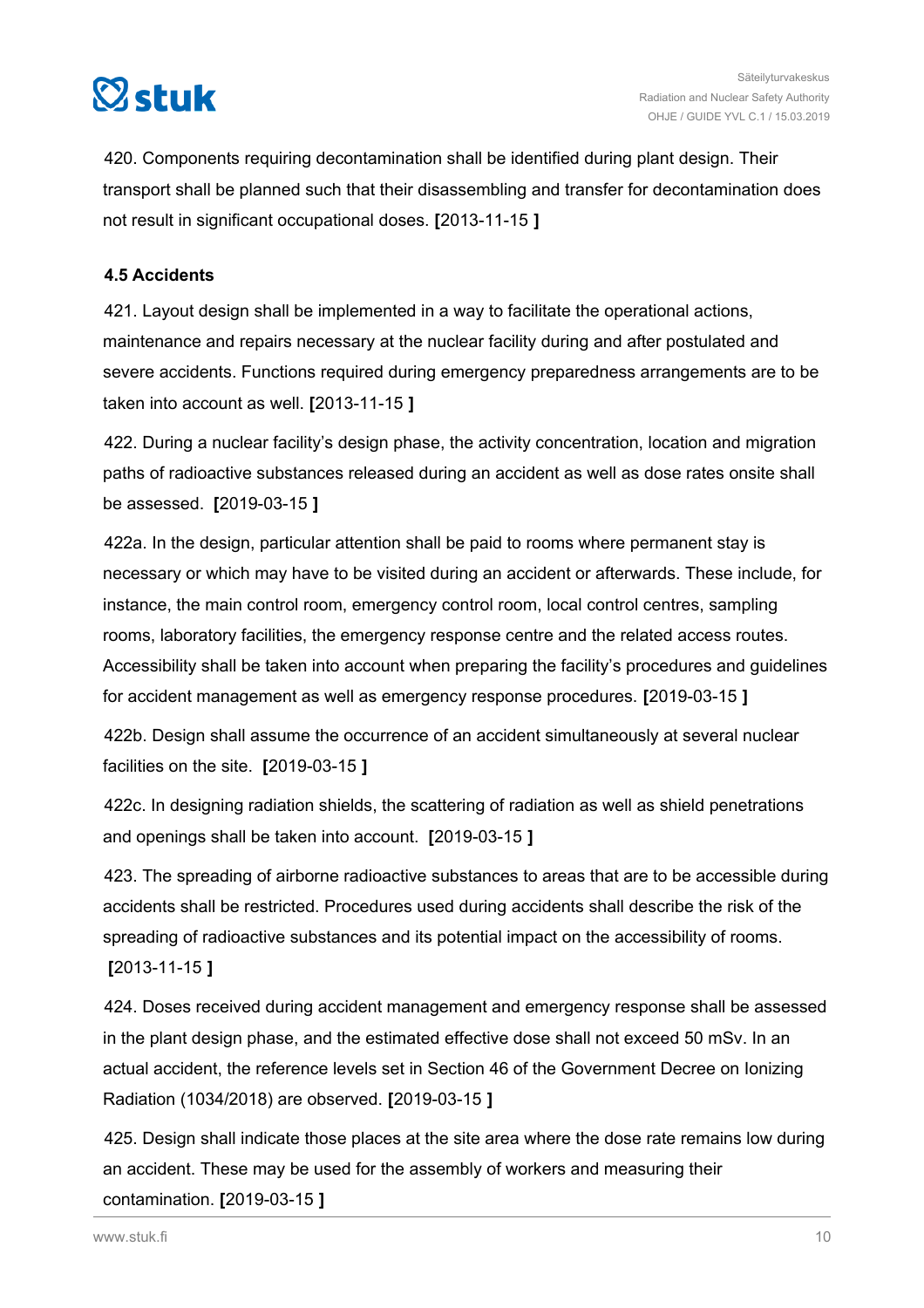

426. A topical report describing radiation safety during accidents shall contain a description of the calculation methods and results and shall be submitted to STUK for approval with both the Preliminary and Final Safety Analysis Report. **[**2013-11-15 **]**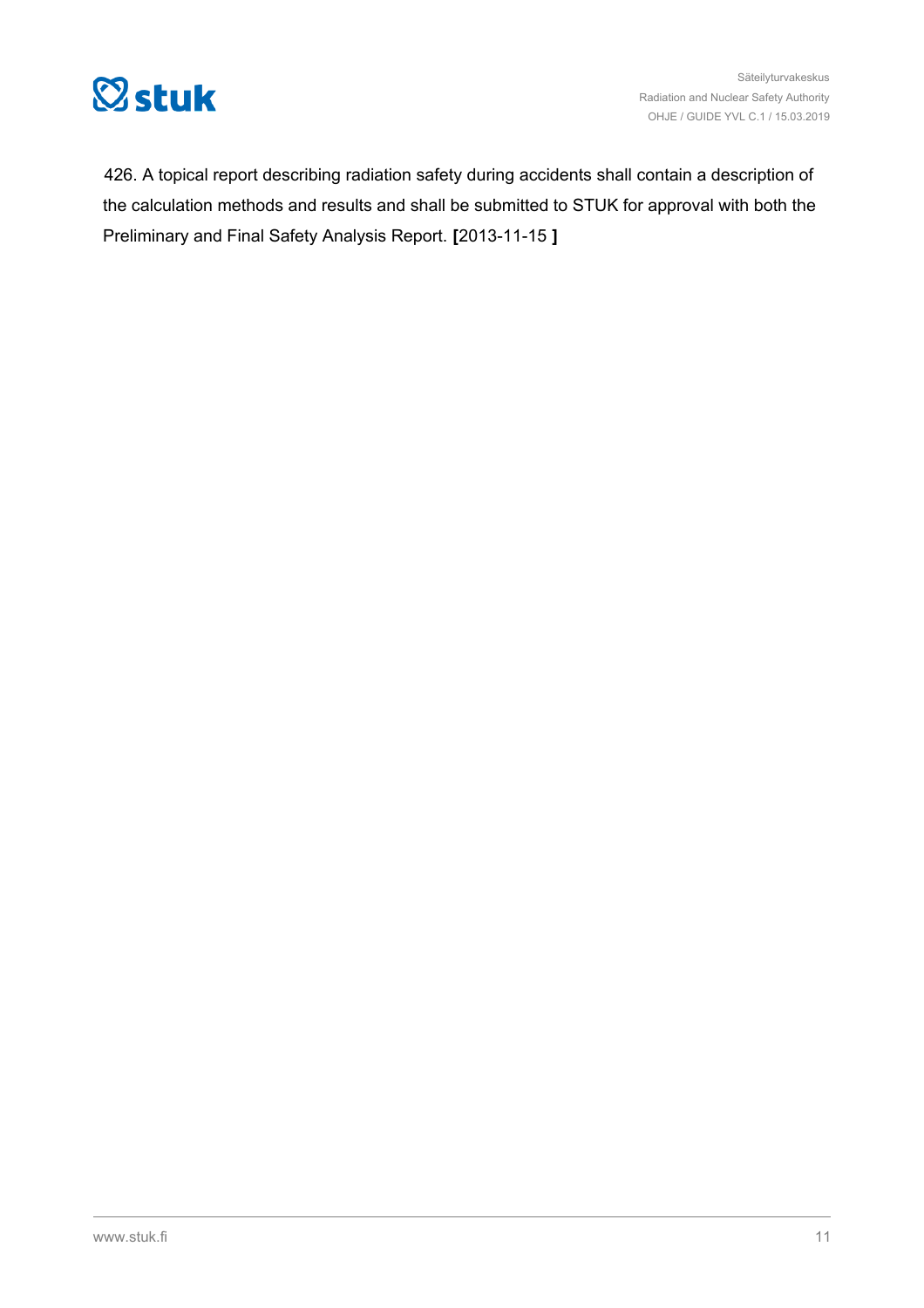<span id="page-11-0"></span>

## **5 Radiation safety aspects in the systems design of a nuclear facility**

## **5.1 Material choices**

501. The generation and spreading of radioactive substances at a nuclear facility shall be restricted in accordance with the radiation protection optimisation principle. The corrosion, activation and migration of substances significantly affecting occupational dose shall be kept low by the choice of materials and structural designs, surface treatment as well as water chemistry and purification systems design. **[**2013-11-15 **]**

502. Attention shall be paid to the components, systems, welded seam materials, and sealings of the primary circuit of a nuclear power plant that come into contact with the coolant. Special attention shall be paid to the reactor core structures. The use of materials having a low nickel, cobalt, silver and antimony content helps prevent the formation of the activation products cobolt-58 (Co-58), cobolt-60 (Co-60), silver-110m (Ag-110m) ja antimony-124 (Sb-124) in particular. Criteria and justification for the choice of materials and their effect on the facility radiation levels shall be given in both the Preliminary and Final Safety Analysis Report. Detailed information about the material choices shall be given in the construction plans for the components and structures. **[**2019-03-15 **]**

## **5.2 Layout of systems**

503. Parts and components of systems containing radioactive substances shall be located, as far as possible, in rooms such that workers are not unnecessarily exposed to radiation when operating, inspecting, maintaining and repairing them. Parts of systems containing considerable amounts of radioactive substances shall, as a general rule, be located in rooms of their own. Pipelines containing radioactive liquids shall be located away from clean piping and at a sufficient distance from components requiring maintenance. **[**2013-11-15 **]**

504. Systems and components shall be designed and located such that the number of work phases performed while exposed to a high dose rate is small and of short duration. Control, measuring, monitoring and auxiliary equipment shall be located away from components containing radioactive substances and in a separate room or a shielded area. In designing and dimensioning rooms for components and systems, the necessary testing, maintenance, measurements, inspections and repairs shall be taken into account. **[**2013-11-15 **]**

505. The sampling points of radioactive sampling lines shall be bundled up in vented cubicles with drainage. **[**2019-03-15 **]**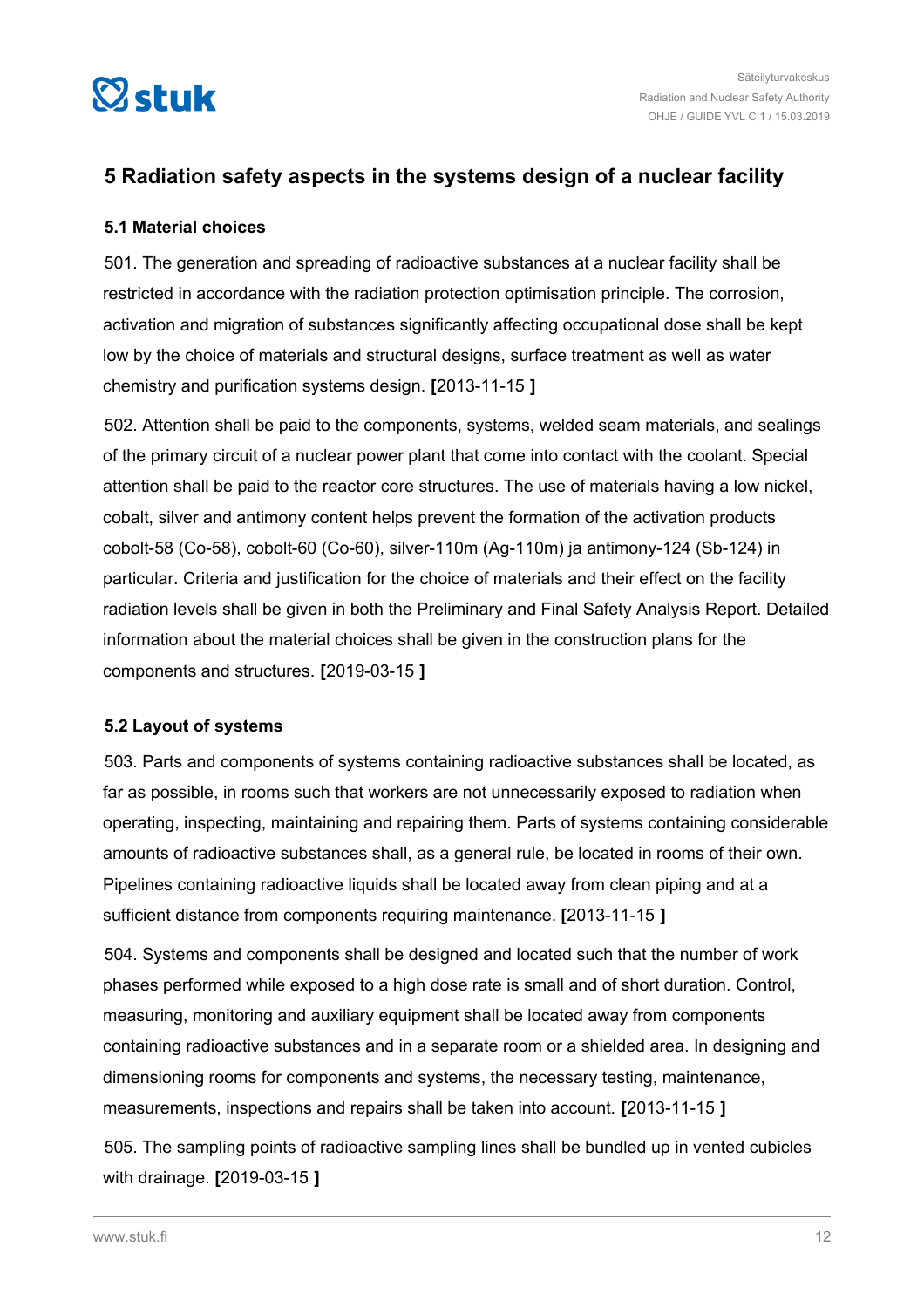<span id="page-12-0"></span>

## **5.3 Accumulation of radioactive substances and systems decontamination**

506. Components and their parts shall be designed to prevent unintentional accumulation of radioactive substances. The materials and treatment of the surfaces of systems and components shall reduce contamination. The uncontrolled accumulation of particles containing radioactive substances in pipelines shall be prevented by fluid flow and chemistry design. The accumulation of radioactive substances in individual components and systems shall be anticipated by making the accumulation points shieldable and, if necessary, flushable. **[**2013-11-15 **]**

507. A nuclear power plant's reactor circuit as well as primary circuit components containing significant amounts of radioactive substances shall be decontaminable. **[**2013-11-15 **]**

508. It shall be possible to connect the necessary flushing and decontamination equipment to systems and piping that may contain radioactive liquids. **[**2013-11-15 **]**

509. Pipelines shall be designed with few vent and drain lines. Drainage shall be led to a floor trap or a closed system. Venting shall be led to a radioactive gas treatment system. **[**2013-11-15 **]**

510. Steam drying in a boiling water reactor shall be designed to keep low the dose rates and surface contamination of the turbine plant systems. **[**2013-11-15 **]**

## **5.4 Treatment of waste waters, resins and concentrates**

511. It shall be possible to sort wastewaters containing radioactive substances by their origin and composition. Treatment of radioactive liquids is also addressed in Guide YVL C.3. **[**2013-11-15 **]**

512. The accumulation of resins and evaporator concentrates in the piping and components of the waste treatment system shall be reduced by structural design. The crystallisation and deposition of concentrates in the systems and tanks in question shall be minimised.

```
[2013-11-15 ]
```
513. The design of radioactive liquid treatment systems shall make provision against leaks, and it shall be possible to promptly detect any leaks. The system's tanks shall have level alarm sensors and automation to prevent overfill. The probability of an uncontrolled release of resins and concentrates from the tanks shall be low. **[**2013-11-15 **]**

514. Tanks containing radioactive substances shall be ventilated through the radioactive gas treatment system. **[**2013-11-15 **]**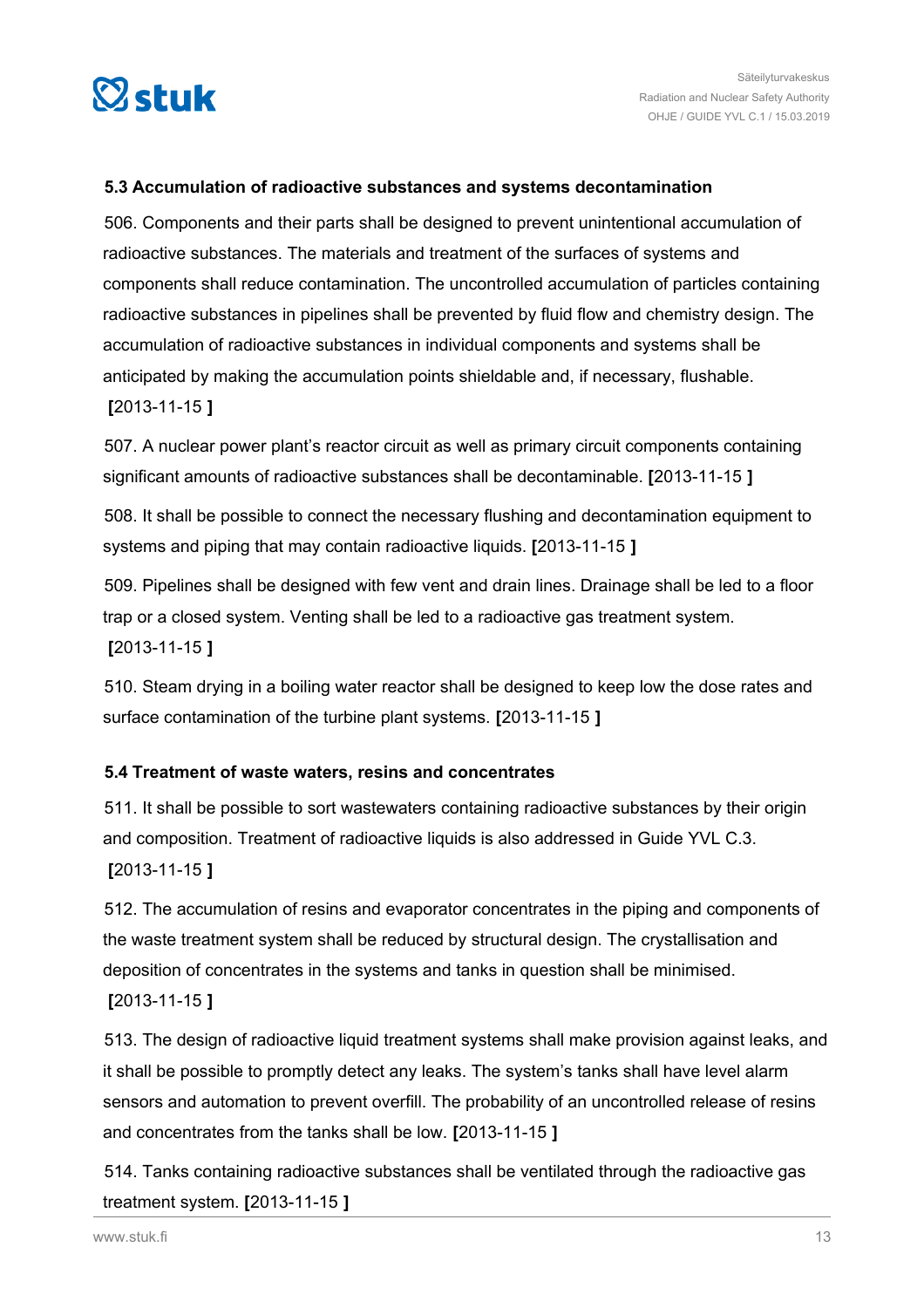<span id="page-13-0"></span>

515. Washing, regeneration of filters and emptying of filter media shall be possible in compliance with radiation safety principles (e.g. remotely). **[**2013-11-15 **]**

## **5.5 Maintenance and inspections**

516. Pipelines shall be designed so that the number of welded joints subject to inspection is as small as possible and the welded joints are in locations easy to inspect. **[**2013-11-15 **]**

517. Components and their parts (e.g. pumps, valves, electrical and I&C equipment) that are exposed to activation or contamination shall require as little maintenance as possible. **[**2013-11-15 **]**

518. The manholes of tanks, pools and heat exchangers shall be adequately large for a worker wearing protective equipment to easily access an item for maintenance. **[**2013-11-15 **]**

519. Components and their locations in closed rooms shall be documented so that no time needs to be spent in search of them during maintenance work done later. It is advisable to video or photograph the installation, assembly and disassembly of components involving significant radiation exposure. This makes it easier to plan and implement corresponding work to be done later. **[**2019-03-15 **]**

520. It shall be easy to remove and reinstall heat insulation of piping and components subject to maintenance and in-service inspection in systems containing radioactive substances. The heat insulation shall be made of materials and structures not easily contaminated via penetration or adherence. **[**2013-11-15 **]**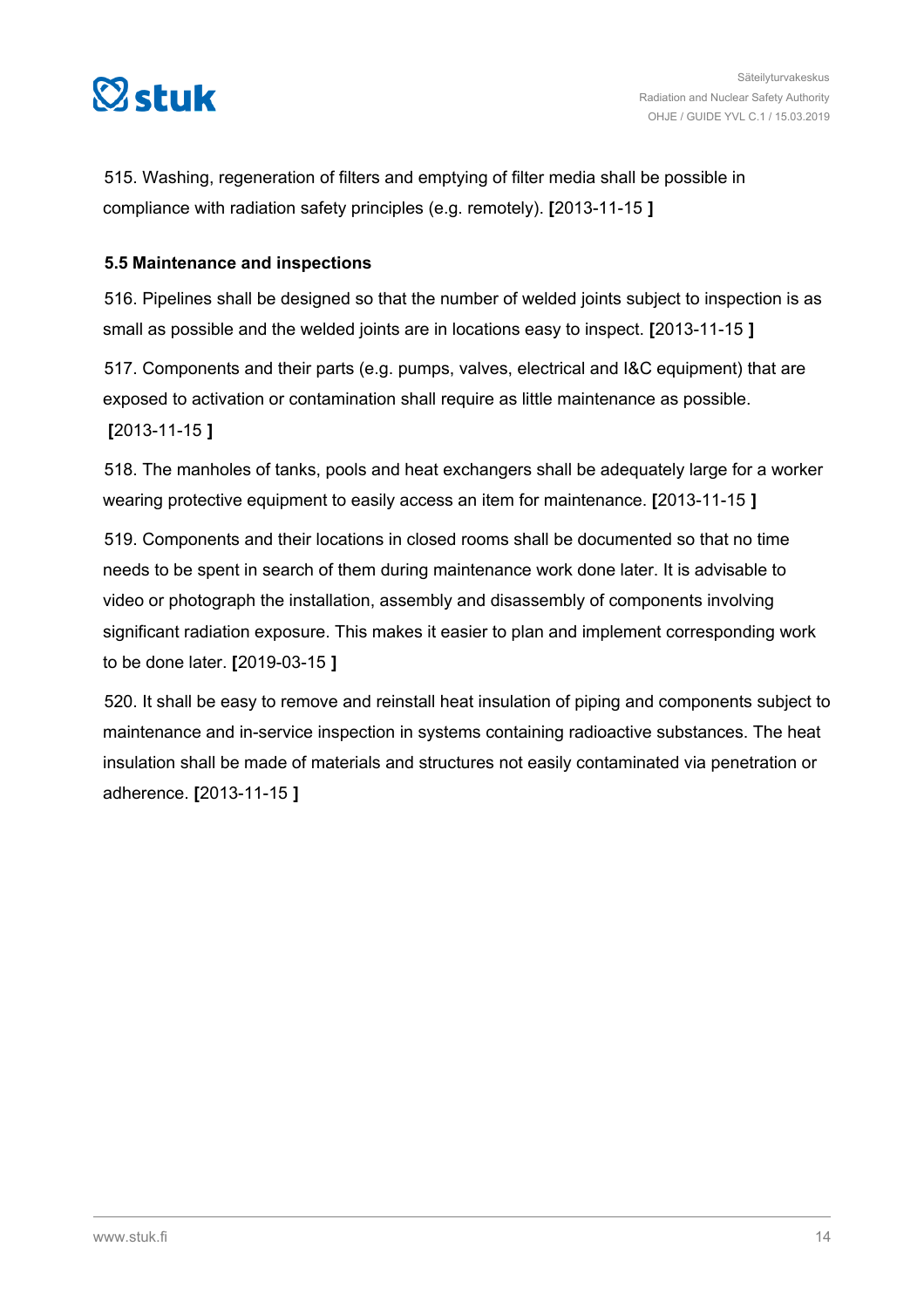<span id="page-14-0"></span>

## **6 Regulatory oversight by the Radiation and Nuclear Safety Authority**

601. During a nuclear facility's construction and operating licence phases, STUK reviews from the Preliminary and Final Safety Analysis Reports as well as the separate topical reports submitted with them the fulfilment of requirements presented in chapters 3 to 5 of this Guide. During nuclear facility operation, STUK reviews the fulfilment of requirements in chapters 3 to 5 from plans for principles for plant or system modifications, pre-inspection documentation and updates to the Final Safety Analysis Report. **[**2013-11-15 **]**

602. STUK conducts a commissioning inspection of radiation protection during the commissioning of a new nuclear facility's controlled area. STUK also conducts at its discretion a commissioning inspection of radiation protection when an operating facility's controlled area is modified. In the commissioning inspection, the implementation of the requirements given in this Guide and in Guide YVL C.2 is reviewed for applicable parts as well as the results of a commissioning inspection by the licensee. **[**2013-11-15 **]**

603. During a nuclear power plant's commissioning, STUK at its discretion oversees neutron and gamma radiation measurements related to radiation protection made during low power and power tests near the reactor, primary circuit and other primary radiation sources as well as measurements to verify room classifications in the controlled area. **[**2013-11-15 **]**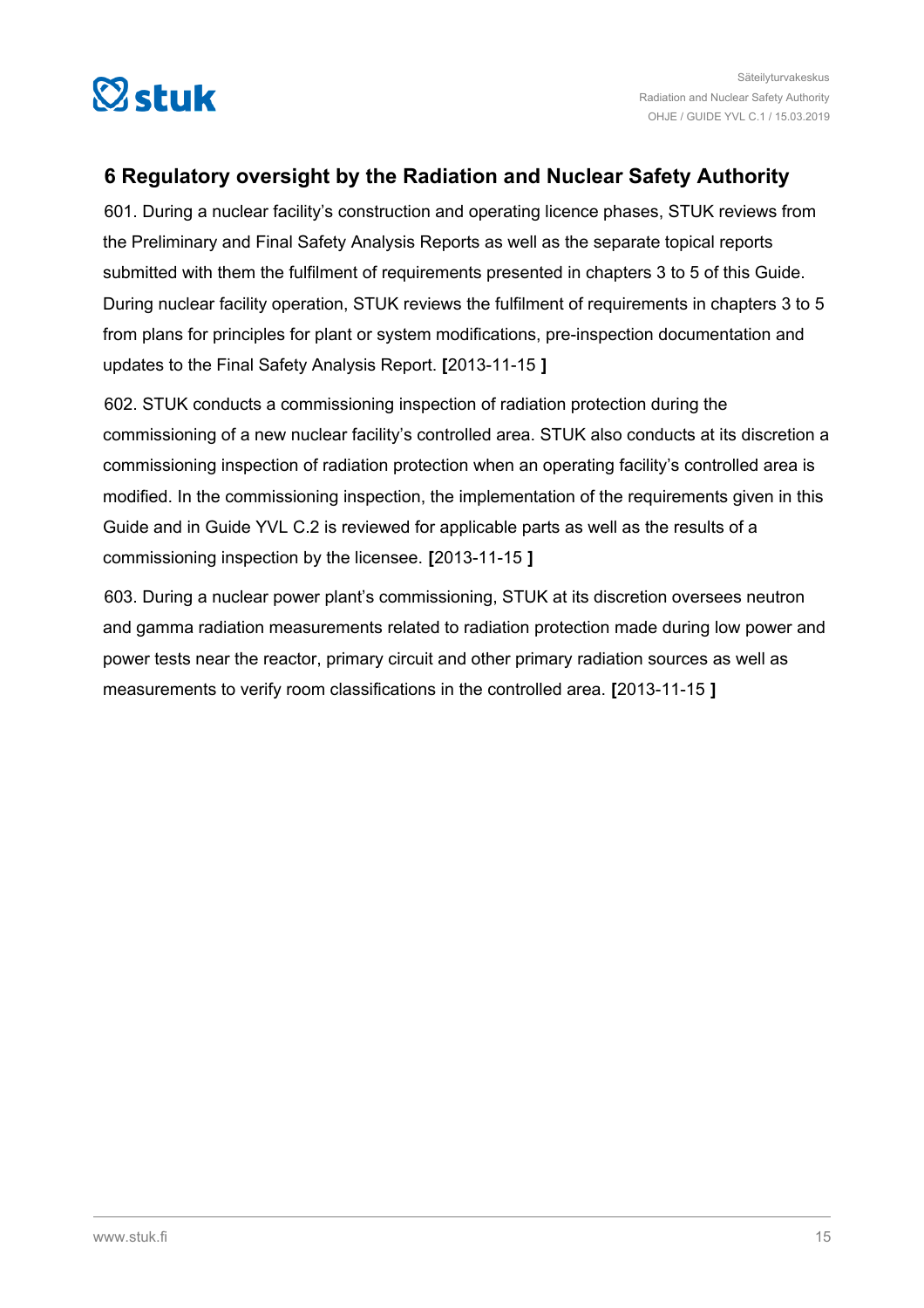<span id="page-15-0"></span>

## **7 References**

1. Nuclear Energy Act (990/1987). **[**2013-11-15 **]**

2. Nuclear Energy Decree (161/1988). **[**2013-11-15 **]**

3. Radiation and Nuclear Safety Authority Regulation on the Safety of a Nuclear Power Plant (STUK Y/1/2018) **[**2019-03-15 **]**

4. Radiation and Nuclear Safety Authority Regulation on the Safety of Disposal of Nuclear Waste (STUK Y/4/2018) **[**2019-03-15 **]**

- 5. Radiation Act (859/2018). **[**2019-03-15 **]**
- 6. Government Decree on Ionizing Radiation (1034/2018). **[**2019-03-15 **]**

7. Radiation Protection Aspects of Design for Nuclear Power Plants, Safety Guide, Safety Standards Series No. NS-G-1.13, IAEA, 2005. **[**2013-11-15 **]**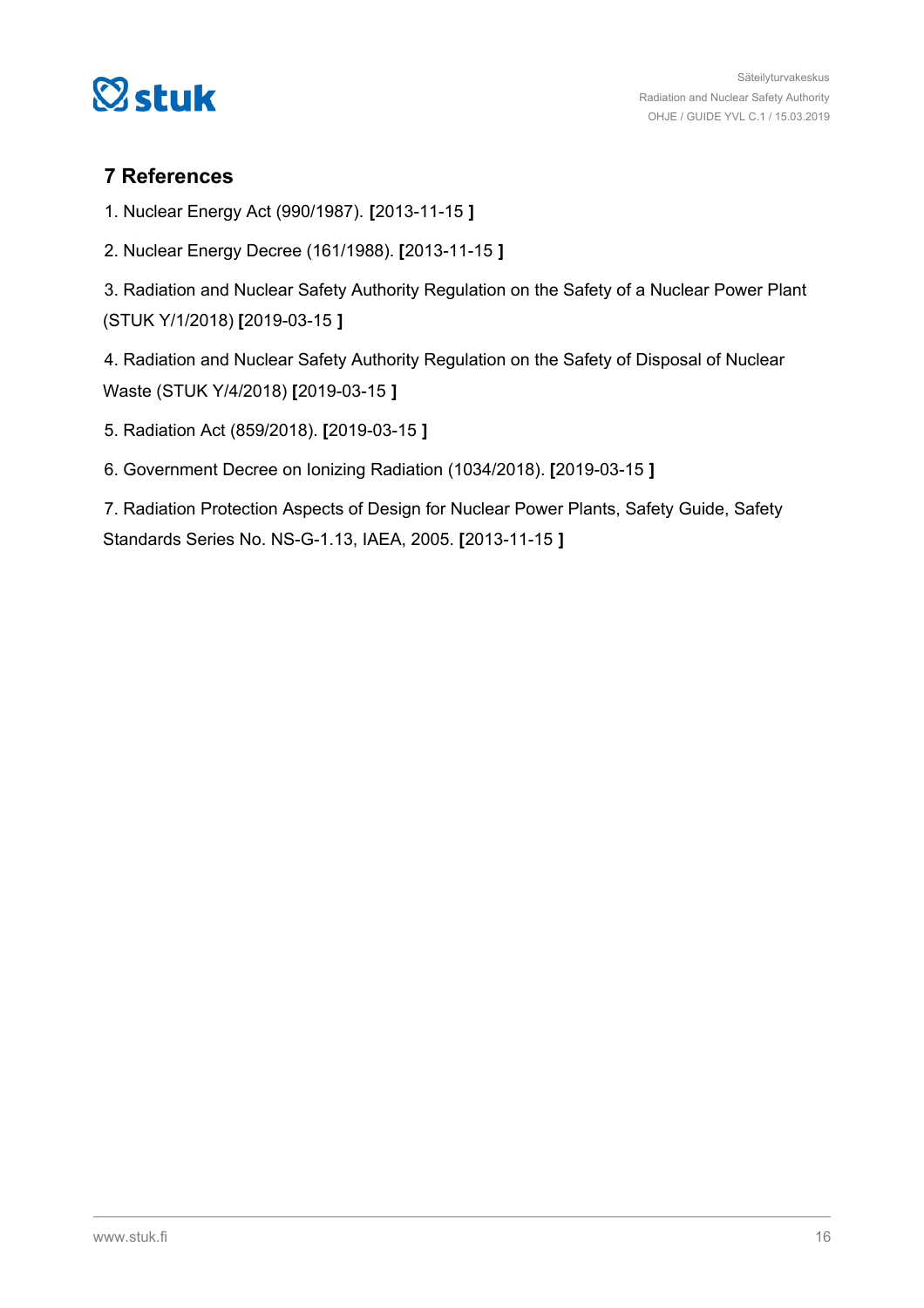

## **Definitions**

## **Decontamination**

Decontamination shall refer to cleaning radioactive substances from components, structures or rooms.

### **Contamination**

Contamination refers to undesirable radioactive substances on surfaces (surface activity), or within solids, liquids or gases (also in the human body).

### **Decommissioning**

Decommissioning shall refer to the dismantling of a permanently closed nuclear facility so that no special measures are required at the facility site due to radioactive materials originating from the dismantled facility. (Nuclear Energy Act 990/1987)

### **Normal operating conditions**

Normal operating conditions shall refer to the planned operation of a nuclear facility according to the operating procedures. Normal operating conditions also include testing, plant start-up and shutdown, maintenance and the replacement of nuclear fuel. (STUK Y/1/2018) YVL Guides also use the term normal operation, which means the same as normal operating conditions.

## **Anticipated operational occurrence**

Anticipated operational occurrence shall refer to such a deviation from normal operation that can be expected to occur once or several times during any period of a hundred operating years. (Nuclear Energy Decree 161/1988)

## **Accident**

Accident shall refer to postulated accidents, design extension conditions and severe accidents. (Nuclear Energy Decree 161/1988)

#### **Optimisation principle**

Optimisation principle means that operation is organised such that radiation exposure harmful for health is kept as low as is reasonably achievable.

## **Controlled area**

Controlled area shall refer to a working area in which specific radiation protection procedures shall be followed and to where access is controlled.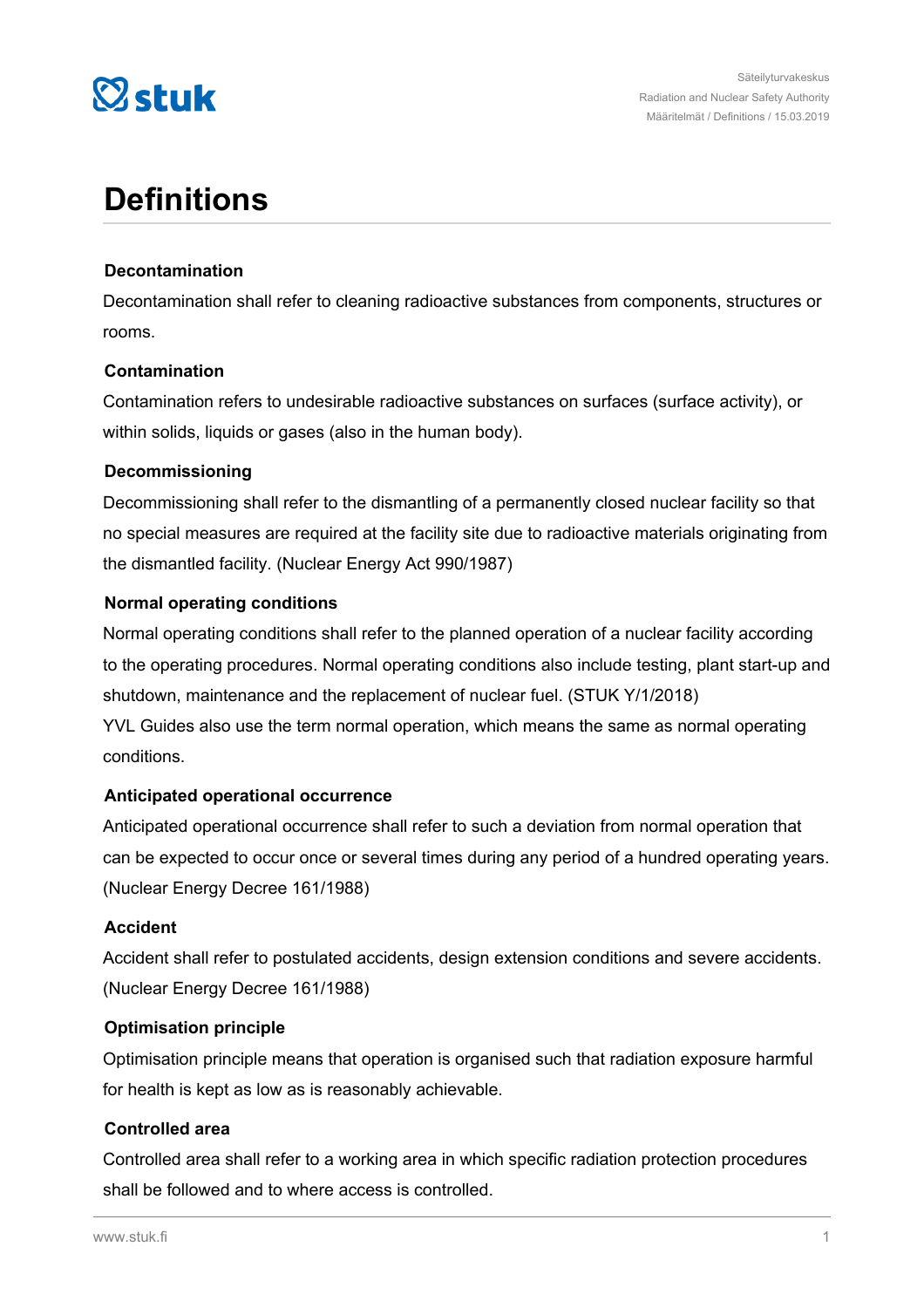

#### **Site area**

Site area shall refer to an area in use by nuclear power plant units and other nuclear facilities in the same area, and to the surrounding area, where movement and stay are restricted by the Decree of the Ministry of the Interior issued under Chapter 9, Section 8 of the Police Act (872/2011). (STUK Y/2/2018)

### **Annual dose**

Annual dose shall refer to the sum of the effective dose arising from external radiation within the period of one year, and of the committed effective dose from the intake of radioactive substances within the same period of time. (Nuclear Energy Decree 161/1988)

### **Nuclear waste**

Nuclear waste shall refer to a) radioactive waste in the form of spent nuclear fuel or in some other form generated during or as a result of the use of nuclear energy and b) materials, objects and structures which, having become radioactive during or as a result of the use of nuclear energy and having been removed from use, require special measures owing to the danger posed by their radioactivity. (Nuclear Energy Act 990/1987)

### **Nuclear facility**

Nuclear facility shall refer to the facilities used for the generation of nuclear energy, including research reactors, facilities for the large-scale disposal of nuclear waste, and facilities for the large-scale production, use, processing or storage of nuclear material and nuclear waste. However, nuclear facility shall not refer to:

a) mines or ore processing plants intended for the production of uranium or thorium, or premises and locations including their precincts where nuclear wastes from such facilities are stored or deposited for final disposal; or

b) facilities and premises that have been permanently closed and where nuclear waste has been disposed in a manner approved as permanent by the Radiation and Nuclear Safety Authority; or

c) premises or parts of a nuclear facility that have been decommissioned in a manner approved by the Radiation and Nuclear Safety Authority. (Nuclear Energy Act 990/1987)

#### **Nuclear power plant**

Nuclear power plant shall refer to a nuclear facility for the purpose of electricity or heat production, equipped with a nuclear reactor, or a complex consisting of nuclear power plant units and other related nuclear facilities located at the same plant site. (Nuclear Energy Act 990/1987).